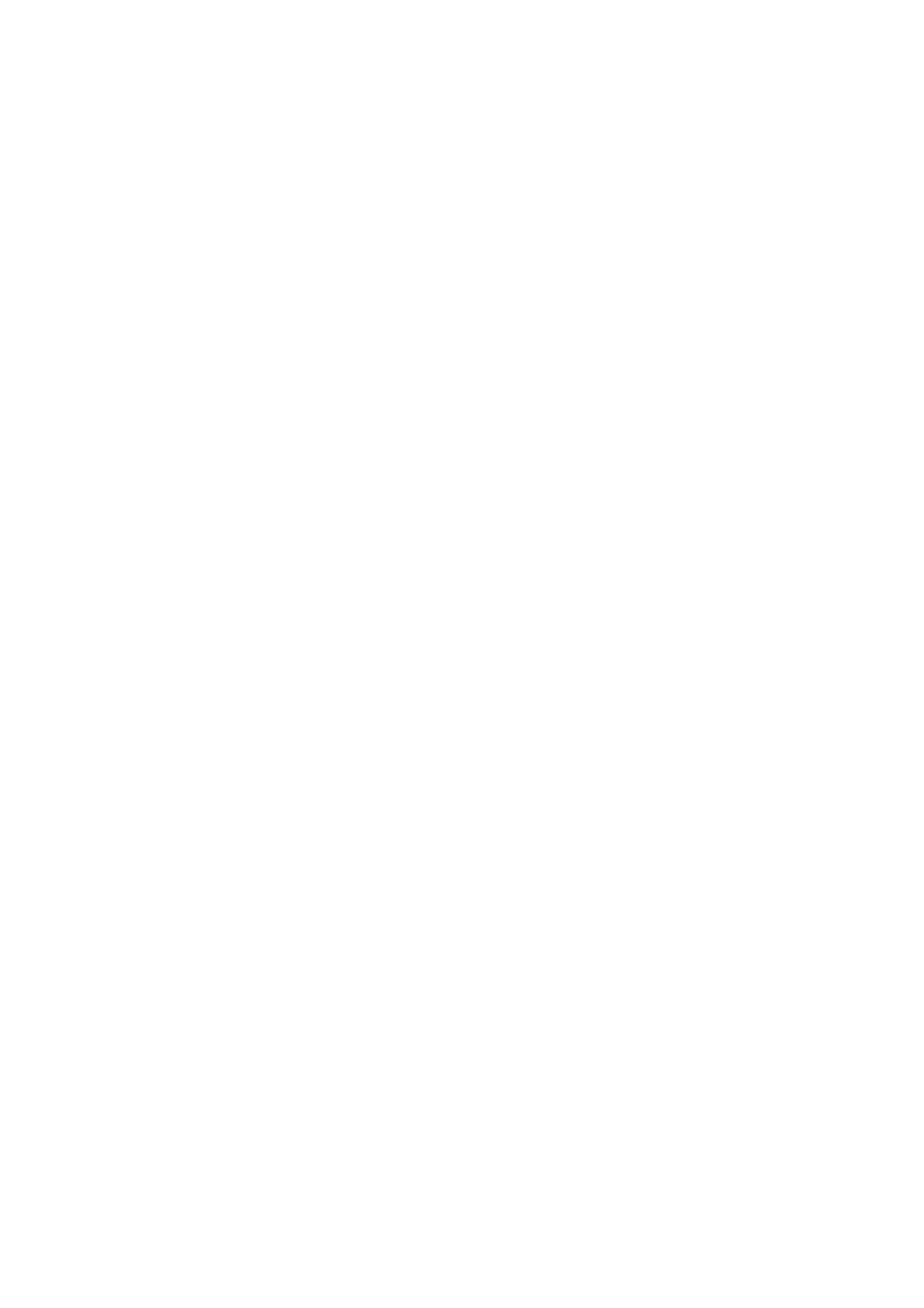## **Health and Safety at Work (Offences) Bill**

### **CONTENTS**

- 1 Health and safety offences
- 2 Employers' insurance offences
- 3 Amendments and repeals
- 4 Commencement
- 5 Extent
- 6 Short title

Schedule 1 — New Schedule 6A to the Health and Safety at Work etc. Act 1974 - Prosecution and Punishment

- Schedule 2 Consequential Amendments
- Schedule 3 Schedule Title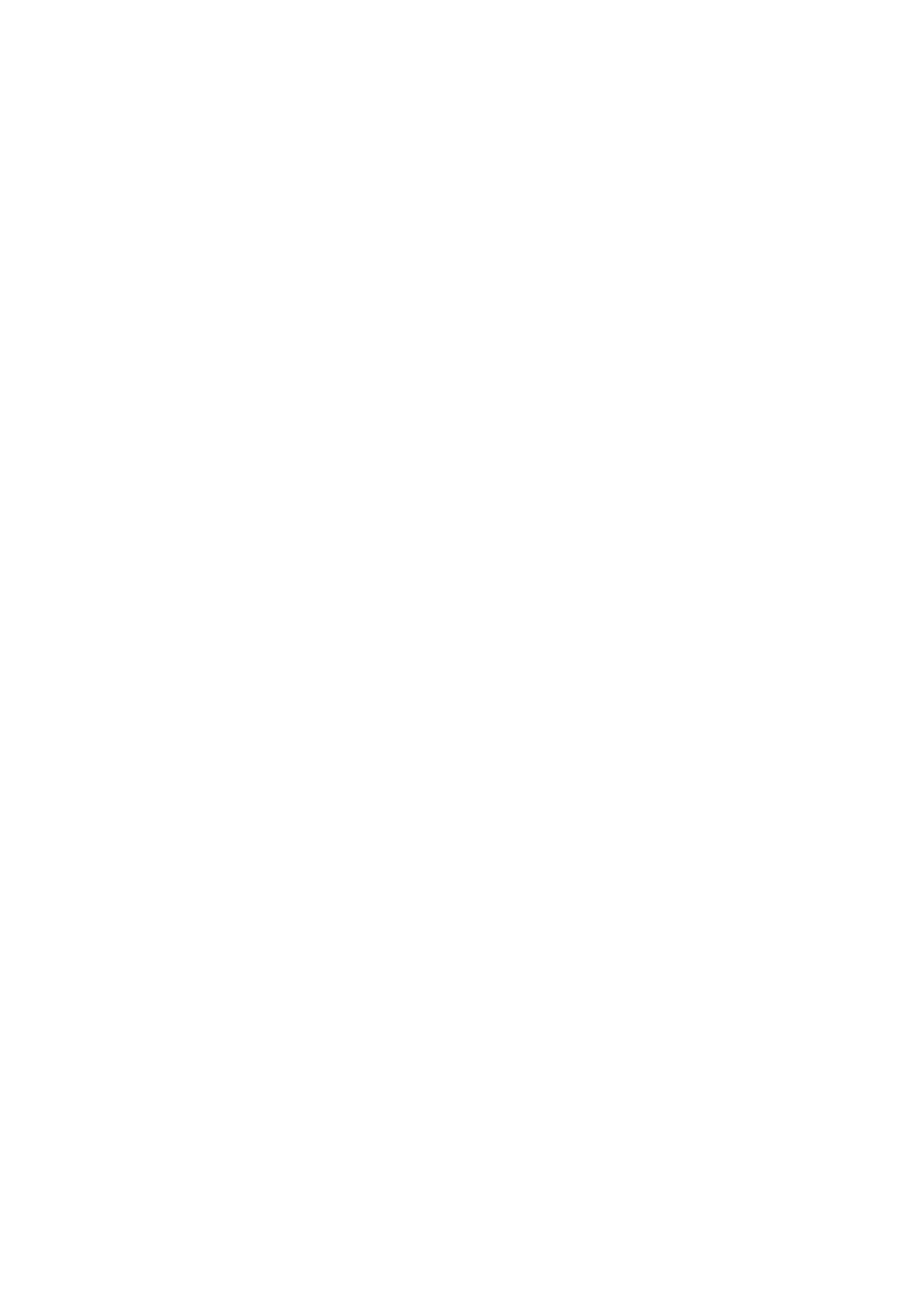# A **BILL** TO

Make provision about the prosecution and punishment of offences which are, or are treated as being, offences under the Health and Safety at Work etc. Act 1974 or the Employers' Liability (Compulsory Insurance) Act 1969.

E IT ENACTED by the Queen's most Excellent Majesty, by and with the advice and consent of the Lords Spiritual and Temporal, and Commons, in this present **B** E IT ENACTED by the Queen's most Excellent Majesty, by and with consent of the Lords Spiritual and Temporal, and Commons, Parliament assembled, and by the authority of the same, as follows:  $-$ 

### <span id="page-4-0"></span>**1 Health and safety offences**

- (1) In section 33 of the Health and Safety at Work etc. Act 1974 (c. 37) (offences) the following shall be substituted for subsections  $(1A)$  to  $(4)$  –
	- "(2) Schedule 6A (which specifies the mode of trial and maximum penalty for the offences specified) shall have effect.
	- (3) Schedule 6A is subject to any provision made by virtue of section  $15(6)(c)$  or (d).
	- (4) If regulations under section 2(2) of the European Communities Act 1972 (c. 68) apply this section (whether expressly or by implication) paragraph 1(1)(d) of Schedule 2 to that Act (maximum penalty) shall not apply."
- (2) Before Schedule 7 there shall be inserted the new Schedule 6A which is set out in Schedule [1](#page-7-0) to this Act.

### **2 Employers' insurance offences**

- (1) Section 5 of the Employers' Liability (Compulsory Insurance) Act 1969 (c. 57) (offence of failure to insure) shall be amended as follows. *15*
- (2) The words "on any day" shall cease to have effect.
- (3) For "level 4 on the standard scale" substitute "£20,000".
- (4) At the end of the section (which becomes subsection (1)) insert—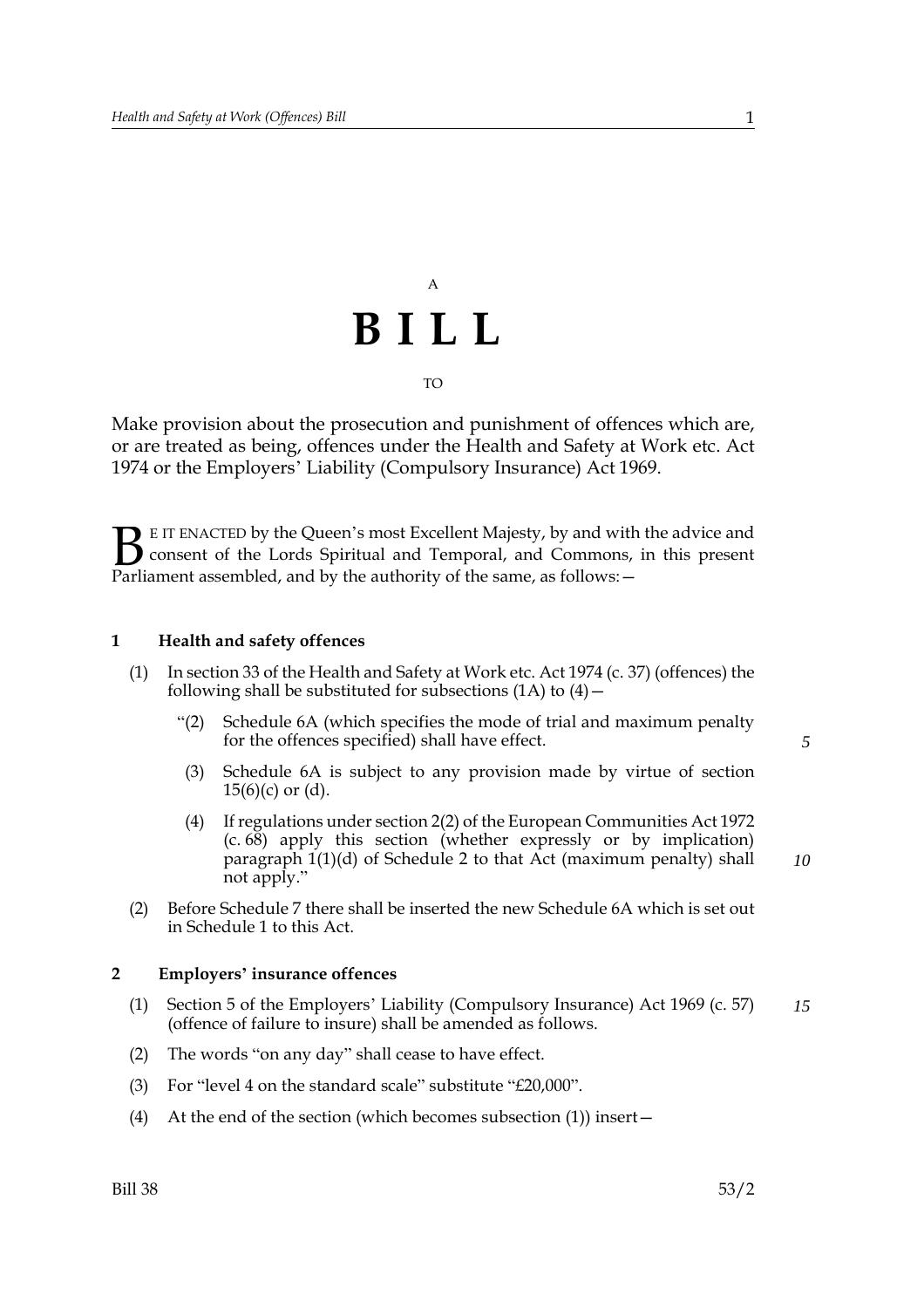- "(2) The Secretary of State may by order substitute an increased amount for the amount for the time being specified in subsection (1).
	- (3) An order under subsection (2)—
		- (a) shall be made by statutory instrument,
		- (b) shall be subject to annulment in pursuance of a resolution of either House of Parliament, and
		- (c) shall not apply to an offence committed before the order comes into force.
	- (4) Notwithstanding section 127(1) of the Magistrates' Courts Act 1980 (c. 43) (time limit for summary proceedings) an information relating to an offence under this section which is triable by a magistrates' court in England and Wales may be tried if laid— *10*
		- (a) within the period of five years beginning with the date on which the offence is alleged to have been committed, and
		- (b) within the period of six months beginning with the date on which evidence sufficient in the opinion of the prosecutor to justify the proceedings comes to his knowledge. *15*
	- (5) Notwithstanding section 136(1) of the Criminal Procedure (Scotland) Act 1995 (c. 46) (time limit for commencement of statutory summary offences) proceedings for an offence under this section may be commenced in Scotland—
		- (a) within the period of five years beginning with the date on which the offence is alleged to have been committed, and
		- (b) within the period of six months beginning with the date on which evidence sufficient in the opinion of the prosecutor to justify the proceedings comes to his knowledge.
	- (6) For the purposes of subsections  $(4)$  and  $(5)$  -
		- (a) a certificate of the prosecutor stating the date mentioned in subsection (4)(b) or  $(5)$ (b) shall be conclusive evidence of it, and
		- (b) a document purporting to be a certificate under paragraph (a) shall be treated as such unless the contrary is proved." *30*

### <span id="page-5-0"></span>**3 Amendments and repeals**

- (1) Schedule [2](#page-8-0) (consequential amendments) shall have effect.
- (2) The enactments listed in Schedule [3](#page-9-0) are hereby repealed to the extent specified.

#### **4 Commencement**

- (1) This Act shall have effect in relation to an offence committed or alleged to have been committed after the end of the period of two months beginning with the day on which this Act is passed.
- (2) Section 33(4) of the Health and Safety at Work etc. Act 1974 (c. 37) (as inserted by section 1 above) shall have effect in relation to regulations whenever made.

*35*

#### **5 Extent**

This Act does not extend to Northern Ireland.

*20*

*25*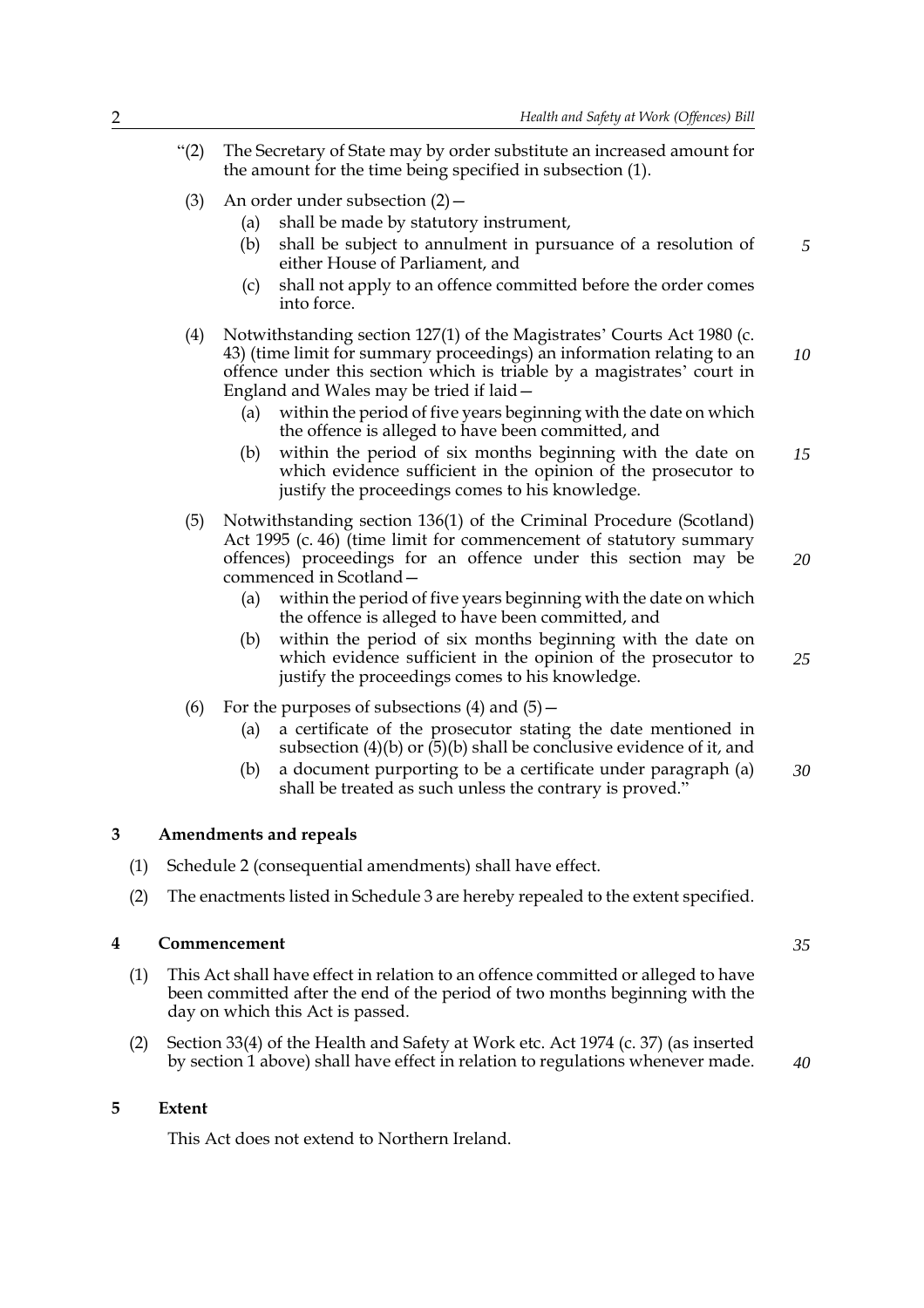### **6 Short title**

This Act may be cited as the Health and Safety at Work (Offences) Act 2003.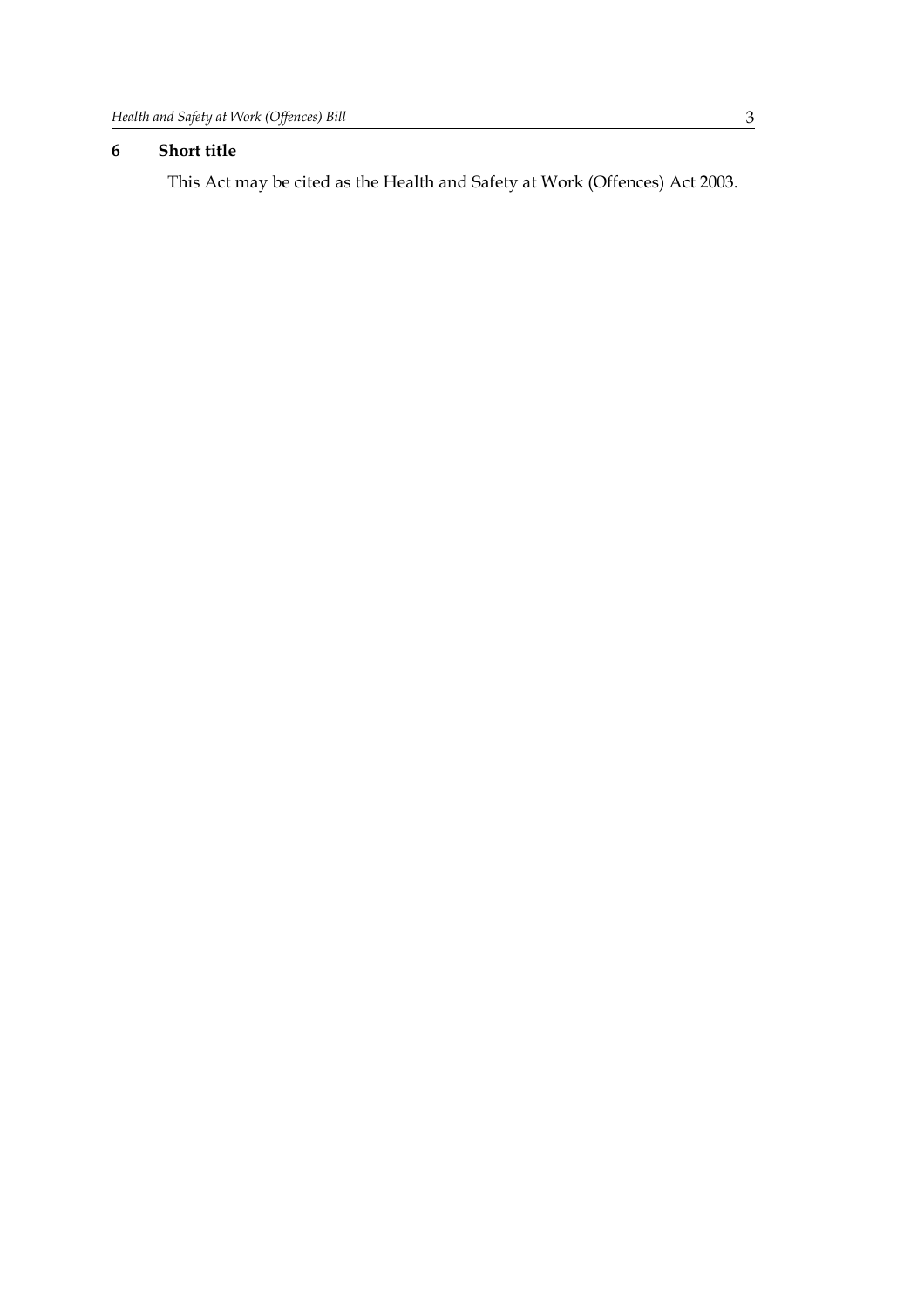### SCHEDULES

### <span id="page-7-0"></span>SCHEDULE [1](#page-4-0) Section 1

*5*

### NEW SCHEDULE 6A TO THE HEALTH AND SAFETY AT WORK ETC. ACT 1974 - PROSECUTION AND PUNISHMENT

### SCHEDULE 6A

### PROSECUTION AND PUNISHMENT

| <b>Item</b>  | Offence                                                                                                                                                           | Mode of trial    | Penalty on summary<br>conviction                                                                                   | Penalty on<br>conviction on<br>indictment                                        |    |
|--------------|-------------------------------------------------------------------------------------------------------------------------------------------------------------------|------------------|--------------------------------------------------------------------------------------------------------------------|----------------------------------------------------------------------------------|----|
| $\mathbf{1}$ | An offence under section<br>$33(1)(a)$ consisting of the<br>failure of a person to<br>discharge a duty to which<br>he is subject by virtue of<br>sections 2 to 6. | Either way.      | Imprisonment for a term<br>not exceeding six months,<br>fine not exceeding<br>a<br>£20,000, or both.               | Imprisonment<br>for a term not<br>exceeding<br>two<br>years, a fine, or<br>both. | 10 |
| 2            | An offence under section<br>$33(1)(a)$ consisting of the<br>failure of a person to<br>discharge a duty to which<br>he is subject by virtue of<br>section 7.       | Either way.      | Imprisonment for a term<br>not exceeding six months,<br>a fine not exceeding the<br>statutory maximum, or<br>both. | Imprisonment<br>for a term not<br>exceeding<br>two<br>years, a fine, or<br>both. |    |
| 3            | An offence under section<br>$33(1)(b)$ consisting of a<br>contravention of section<br>8.                                                                          | Either way.      | Imprisonment for a term<br>not exceeding six months,<br>fine not exceeding<br>a<br>£20,000, or both.               | Imprisonment<br>for a term not<br>exceeding<br>two<br>years, a fine, or<br>both. | 15 |
| 4            | An offence under section<br>$33(1)(b)$ consisting of a<br>contravention of section<br>9.                                                                          | Either way.      | A fine<br>not exceeding<br>£20,000.                                                                                | A fine.                                                                          |    |
| 5            | An offence under section<br>$33(1)(c)$ .                                                                                                                          | Either way.      | Imprisonment for a term<br>not exceeding six months,<br>fine not exceeding<br>a<br>£20,000, or both.               | Imprisonment<br>for a term not<br>exceeding<br>two<br>years, a fine, or<br>both. | 20 |
| 6            | An offence under section<br>$33(1)(d)$ .                                                                                                                          | Summary<br>only. | A fine not exceeding level<br>5 on the standard scale.                                                             | Τ                                                                                |    |
| 7            | An offence under section<br>$33(1)(e)$ , (f) or (g).                                                                                                              | Either way.      | Imprisonment for a term<br>not exceeding six months,<br>fine not exceeding<br>a<br>£20,000, or both.               | Imprisonment<br>for a term not<br>exceeding<br>two<br>years, a fine, or<br>both. | 25 |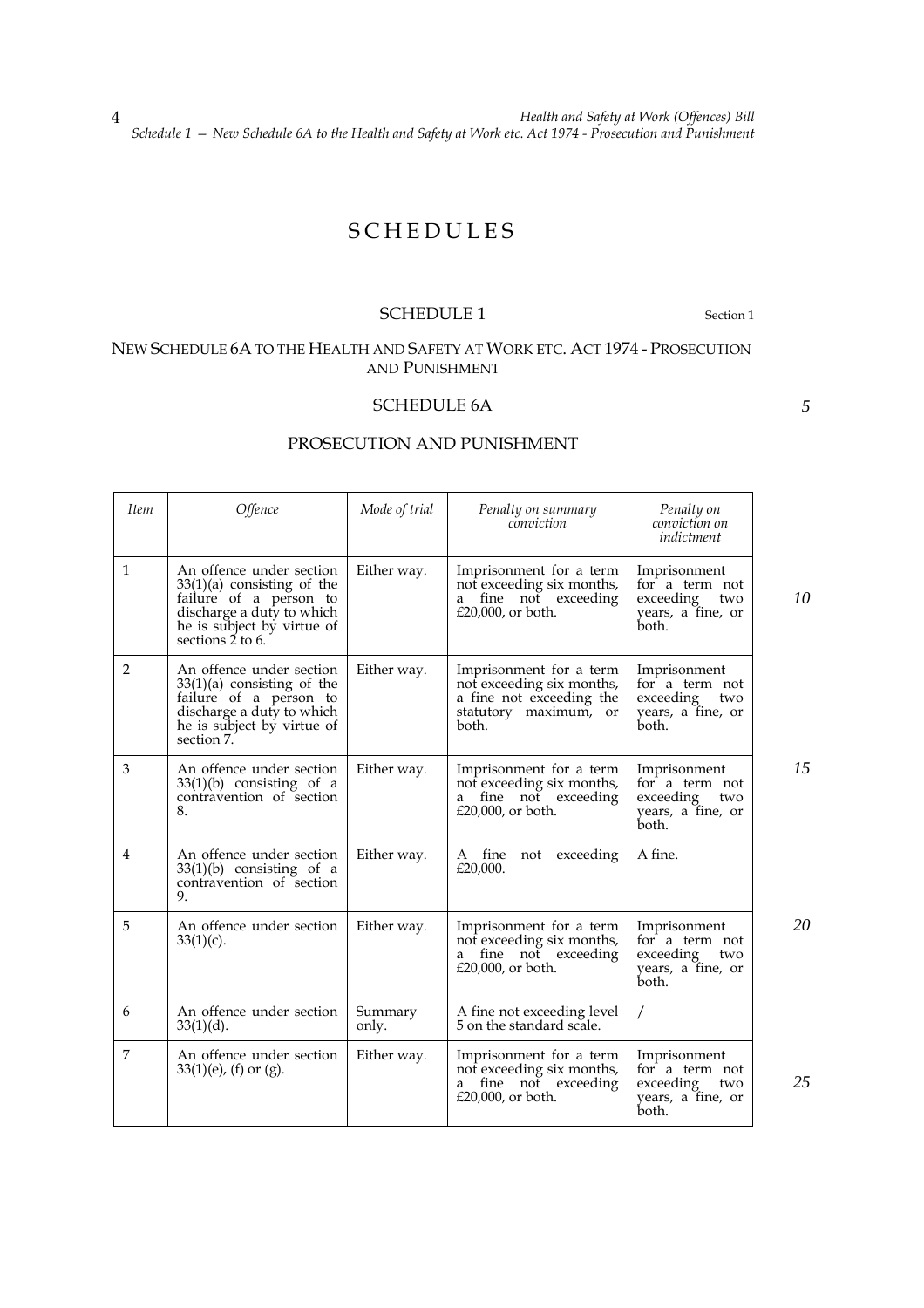| <i>Item</i> | Offence                                                                                                                                         | Mode of trial    | Penalty on summary<br>conviction                                                                                           | Penalty on<br>conviction on<br>indictment                                        |
|-------------|-------------------------------------------------------------------------------------------------------------------------------------------------|------------------|----------------------------------------------------------------------------------------------------------------------------|----------------------------------------------------------------------------------|
| 8           | An offence under section<br>$33(1)(h)$ .                                                                                                        | Summary<br>only. | Imprisonment for a term<br>not exceeding six months,<br>a fine not exceeding level<br>5 on the standard scale, or<br>both. | $\prime$                                                                         |
| 9           | An offence under section<br>$33(1)(i)$ .                                                                                                        | Either way.      | A fine not exceeding the<br>statutory maximum.                                                                             | A fine.                                                                          |
| 10          | An offence under section<br>$33(1)(j)$ .                                                                                                        | Either way.      | Imprisonment for a term<br>not exceeding six months,<br>a fine not exceeding the<br>statutory maximum, or<br>both.         | Imprisonment<br>for a term not<br>exceeding<br>two<br>years, a fine, or<br>both. |
| 11          | An offence under section<br>$33(1)(k)$ , (l) or (m).                                                                                            | Either way.      | Imprisonment for a term<br>not exceeding six months,<br>fine not exceeding<br>a<br>£20,000, or both.                       | Imprisonment<br>for a term not<br>exceeding<br>two<br>years, a fine, or<br>both. |
| 12          | An offence under section<br>$33(1)(n)$ .                                                                                                        | Summary<br>only. | A fine not exceeding level<br>5 on the standard scale.                                                                     | $\prime$                                                                         |
| 13          | An offence under section<br>$33(1)(o)$ .                                                                                                        | Either way.      | Imprisonment for a term<br>not exceeding six months,<br>fine not exceeding<br>a<br>£20,000, or both.                       | Imprisonment<br>for a term not<br>exceeding<br>two<br>years, a fine, or<br>both. |
| 14          | An offence under any of<br>existing<br>statutory<br>the<br>being<br>provisions,<br>an<br>offence for<br>which no<br>other penalty is specified. | Either way.      | Imprisonment for a term<br>not exceeding six months,<br>fine not exceeding<br>a<br>£20,000, or both.                       | Imprisonment<br>for a term not<br>exceeding<br>two<br>years, a fine, or<br>both. |

### <span id="page-8-0"></span>SCHEDULE 2 Section [3](#page-5-0)

#### CONSEQUENTIAL AMENDMENTS

*The Explosives Act 1875 (c. 17)*

- 1 (1) The Explosives Act 1875 shall be amended as follows.
	- (2) In section 40(9)(d) (explosives other than gunpowder) (so far as that paragraph continues to have effect) the reference to section 33(3) of the Health and Safety at Work etc. Act 1974 (c. 37) (offences: penalties) shall be treated as a reference to Item 14 of Schedule 6A to that Act.
	- (3) In section 43 (importation or sale of specially dangerous explosives) for "section 33(3) of" substitute "Item 14 of Schedule 6A to".

*The Health and Safety at Work etc. Act 1974 (c. 37)*

- 2 (1) The Health and Safety at Work etc. Act 1974 shall be amended as follows.
	- (2) Section 15(6)(e) (power to increase penalties for offences under regulations made for offshore purposes) shall cease to have effect.

5

*20*

*15*

*5*

*10*

*25*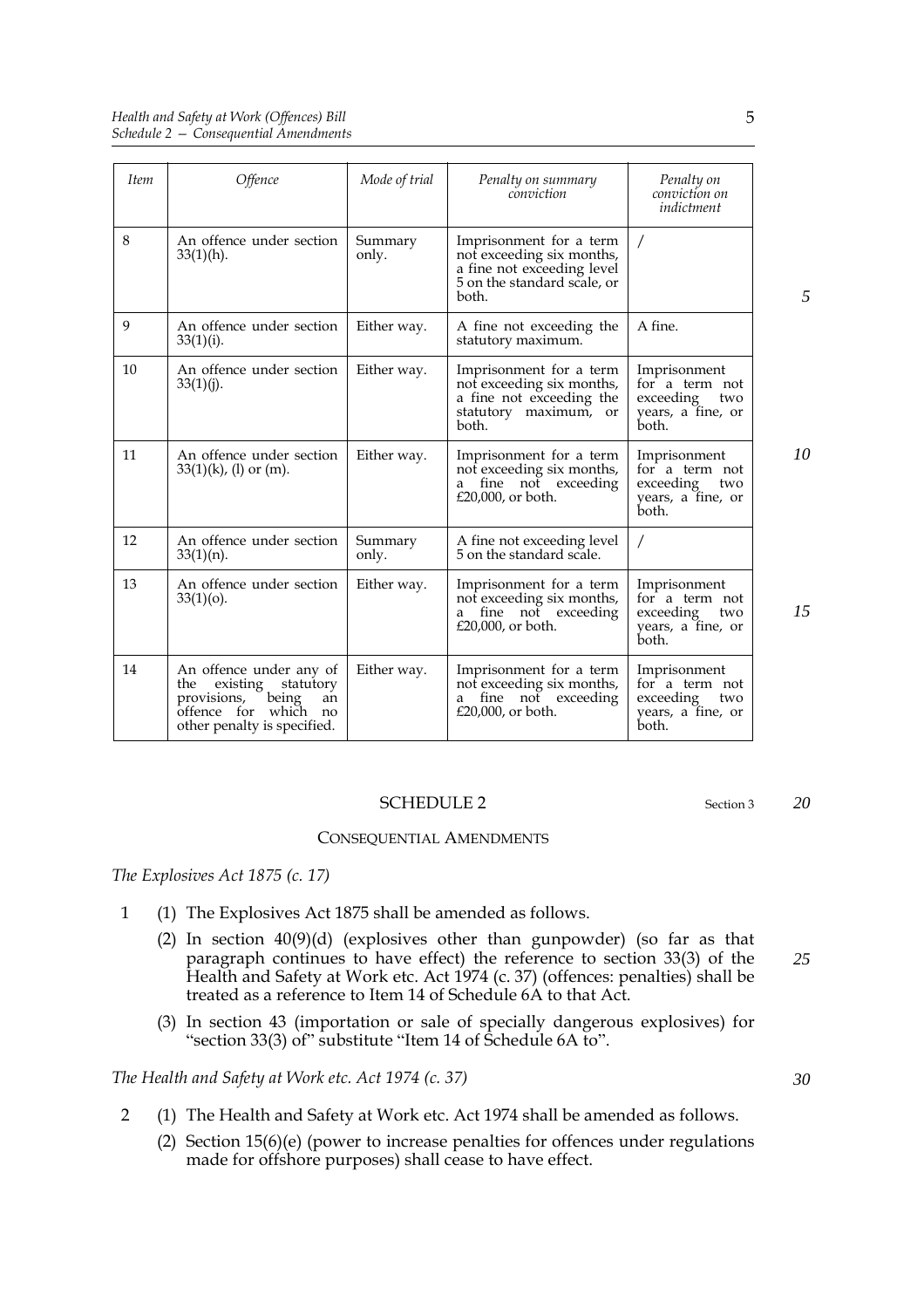- (3) In section 42 (remedy and forfeiture)—
	- (a) after subsection (3) insert—
		- "(3A) Subsection (4) below applies to an offence—
			- (a) which is an offence under section  $33(1)(c)$  or under any of the existing statutory provisions, and
			- (b) which consists of acquiring, attempting to acquire, possessing or using an explosive article or substance (within the meaning of any of the relevant statutory provisions) in contravention of any of those provisions.", and
	- (b) in subsection (4) for "section  $33(4)(c)$ " substitute "subsection  $(3A)$ above".

*The Activity Centres (Young Persons' Safety) Act 1995 (c. 15)*

3 In section 2(4)(f) of the Activity Centres (Young Persons' Safety) Act 1995 (power to apply or replicate provisions of the Health and Safety at Work etc. Act 1974) for "to (4)" there shall be substituted "(and the related provisions of Schedule 6A)". *15*

### <span id="page-9-0"></span>SCHEDULE [3](#page-5-0) Section 3

SCHEDULE TITLE

| Short title and chapter                                               | Extent of repeal                                                                                        |  |
|-----------------------------------------------------------------------|---------------------------------------------------------------------------------------------------------|--|
| Liability<br>Employers'<br>(Compulsory Insurance) Act<br>1969 (c. 57) | In section 5, the words "on any day".                                                                   |  |
| Health and Safety at Work etc.<br>Act 1974 (c. 37)                    | Section $15(6)(e)$ .                                                                                    |  |
| Protection Act<br>Employment<br>1975 (c. 71)                          | In Schedule 15, in paragraph 11, the words from<br>"and in subsection $(\overline{4})(a)$ " to the end. |  |
| Offshore Safety Act 1992 (c. 15)                                      | Section 4.                                                                                              |  |

*5*